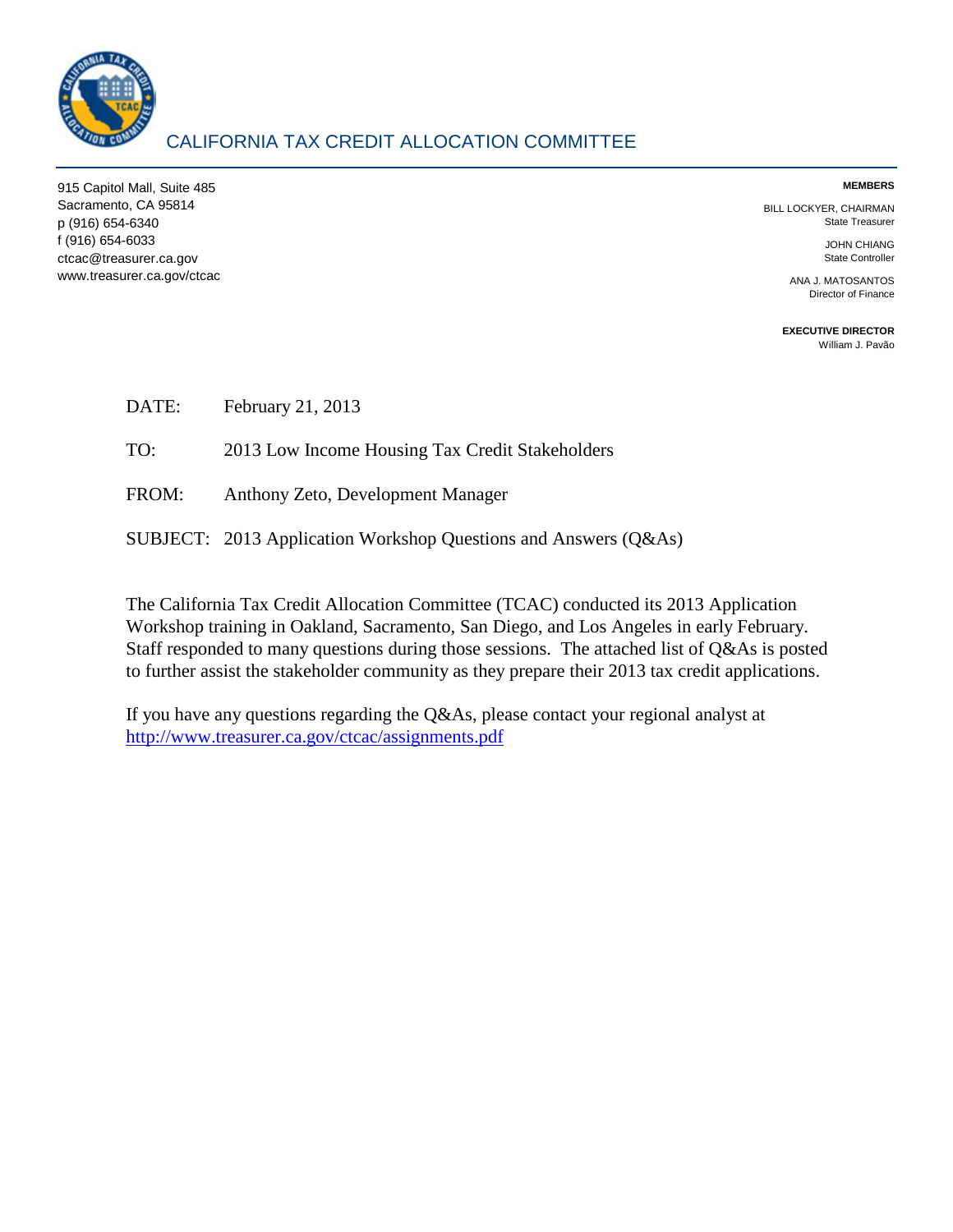

# CALIFORNIA TAX CREDIT ALLOCATION COMMITTEE

915 Capitol Mall, Suite 485 **MEMBERS**  Sacramento, CA 95814 BILL LOCKYER, CHAIRMAN p (916) 654-6340 State Treasurer f (916) 654-6033 JOHN CHIANG ctcac@treasurer.ca.gov State Controller www.treasurer.ca.gov/ctcac ANA J. MATOSANTOS

Director of Finance

**EXECUTIVE DIRECTOR**  [William J. Pavão](mailto:wpavao@treasurer.ca.gov) 

# **California Tax Credit Allocation Committee (TCAC) REVISED 6/7/13 2013 Application Workshop Questions and Answers (Q&As)**

## **1. How many copies of the electronic applications must be submitted?**

Due to some problems experienced by TCAC staff, TCAC now requires that two (2) copies of the electronic application and checklist items be submitted on 2 separate CDs/DVDs/Flash Drives.

#### **2. Will TCAC accept and electronic signature on the TCAC attachments in lieu of an original signature?**

Yes. TCAC will accept electronic signatures on the TCAC attachments. Applicants are still required to provide a signature and notary for the Applicant Statement and may be in the form of a scanned electronic document.

#### **3. What is TCAC seeking for redevelopment agency (RDA) funding documentation?**

 The required documentation in the application must include: 1) RDA funding lists, and 4) Department of Finance (DOF) status or approval documentation. If a final determination letter from the DOF is available, please also include it in commitment date(s) and type(s) of commitment(s) (executed loan agreement, disposition and development agreement, etc.), 2) Date the cash was on hand with the originating agency, 3) Status of the RDA funds on the EOPS or ROPS the application. Please refer to the list on Tab 20 of the TCAC checklist.

#### **4. If off-site costs are not being paid for by public sources, will TCAC still discount the public funds numerator by the amount associated with ineligible off-site costs?**

Yes. Since TCAC is unable to determine which funds will pay for the off-site costs, TCAC will discount the public funds numerator by the ineligible off-site costs.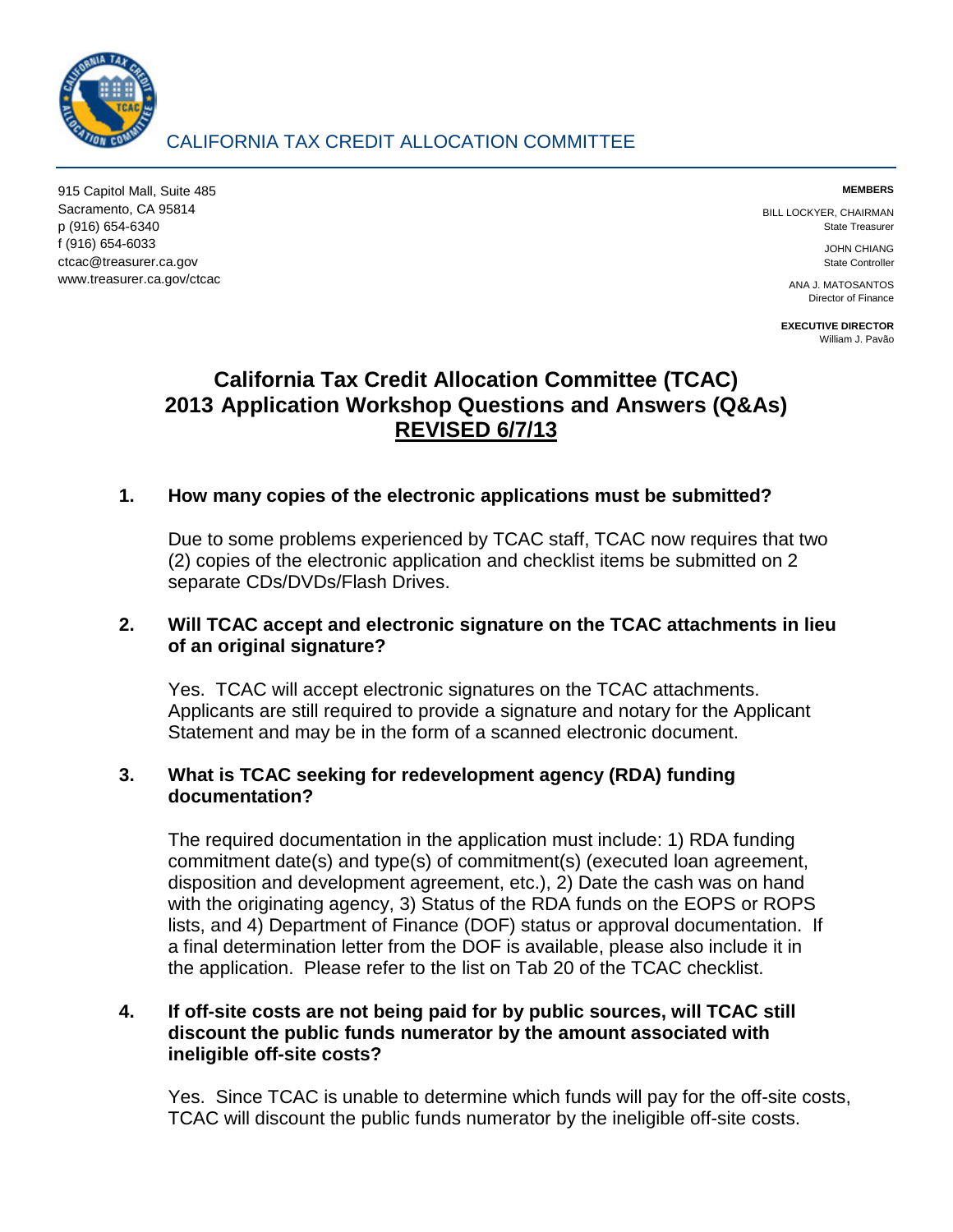## **intends to close, so by the Readiness closing deadline in most cases? 5. Should the interest shown on the public funds commitment letters for assumed public debt show the accrued interest through when the applicant**

 may be shown in the sources and uses budget through when the applicant expects Since accrued interest is no longer counted as public funds, the accrued interest it to stop accruing.

#### **6. For projects with a Section 8 Mark-up-to-Market application pending with HUD, what documentation of the anticipated contract rents is TCAC seeking?**

 the current contract rents. For a new contract that is not a renewal of a pre- subsidy provider and TCAC will assume 60% AMI rents as the contract rents. For an existing contract, provide the existing contract outlining the current contract rents. For a pre-existing contract that is being renewed where the contract rents have yet to be established, provide the existing contract outlining existing contract, provide the preliminary contract/agreement or letter from the

#### **7. For a New Construction project applicant that already owns the property, would a grant deed be sufficient to show that it was a 3rd party purchase in the case where there is no appraisal required since it is not a land donation from a public source?**

In addition to the grant deed and the preliminary title report, the  $3<sup>rd</sup>$  party purchase contract must be provided in order to document that this is indeed a  $3<sup>rd</sup>$  party purchase and does not require an appraisal.

#### **8. Will TCAC accept "short form" appraisals for vacant land appraisals or does TCAC required full appraisals?**

No. TCAC does not accept "short form" appraisals.

#### **9. For an acquisition and rehabilitation project where a public agency current or within 120 days before or after the original purchase date? purchased the land and improvements several years ago and has now recently been donated it to the applicant, would the appraisal have to be**

 For purposes of the appraisal and site control, TCAC is viewing the land donation from the public agency to the applicant as the transfer taking place. Therefore, a current appraisal is required to be submitted to account for the value of the donated land and improvements.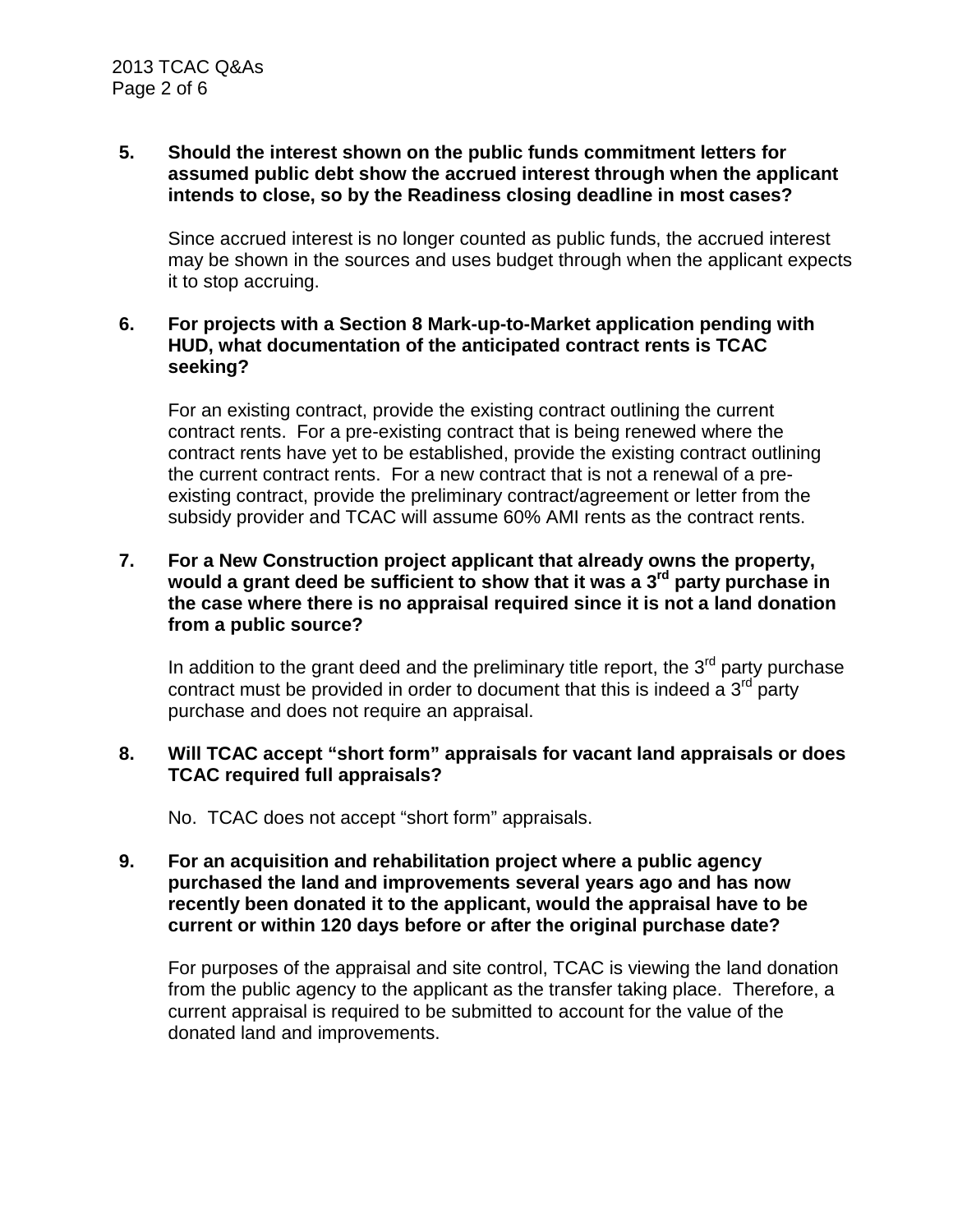#### $10.$ **10. For a 3rd party purchase of land and improved property, where the improvements will be demolished, should the sources and uses budget include the entire purchase price? If public funds are used to purchase the improved property, will the numerator be discounted by the improvement to be demolished?**

 improvements to be demolished, must be shown. If public funds are used to the land value. If a portion of the improvements will be demolished, that portion For the sources in use budget, the entire purchase price, which includes the purchase the land and improvements, where the improvements will be demolished, the numerator will be discounted by improvements to be demolished leaving only will be discounted from the numerator.

#### **purposes of the First Tiebreaker (Section 10325(c)(10))? 11. If a project meets two different housing types, how will TCAC treat it for**

The First Tiebreaker will be based on the housing type selected by the applicant in the application.

#### **12. Would TCAC accept unaudited 2012 financial statements for the March 6, 2013 First Round deadline?**

 Yes. Since audited 2012 financial statements may not be available, TCAC will accept 2011 audited financial statements along with the 2012 unaudited financial statements.

#### **13. Is a Special Needs Housing Type project applying in the Nonprofit or Special Needs Set Aside limited to only requesting points in the General Partner Experience points using scale involving 3 to 4 Special Needs projects?**

 No. These projects may request experience points for having 3 to 7 projects. The 3 to 4 Special Needs project option is simply an alternative option for Special Needs Housing Type projects applying in the Nonprofit or Special Needs Set Aside. The application allows for either criteria for Special Needs Housing Type projects applying in the Nonprofit or Special Needs Set Aside. However, the Special Needs Housing Type projects must still demonstrate experience with Special Needs projects as required by Regulation Section 10325(g)(4).

#### **14. If an experienced California management company has partnered with another out-of-state management company in order to meet the requirements for Management Experience points, how long do they have to be partnered?**

 The experienced California management company must stay on through the first TCAC Compliance monitoring visit and following prior approval from TCAC.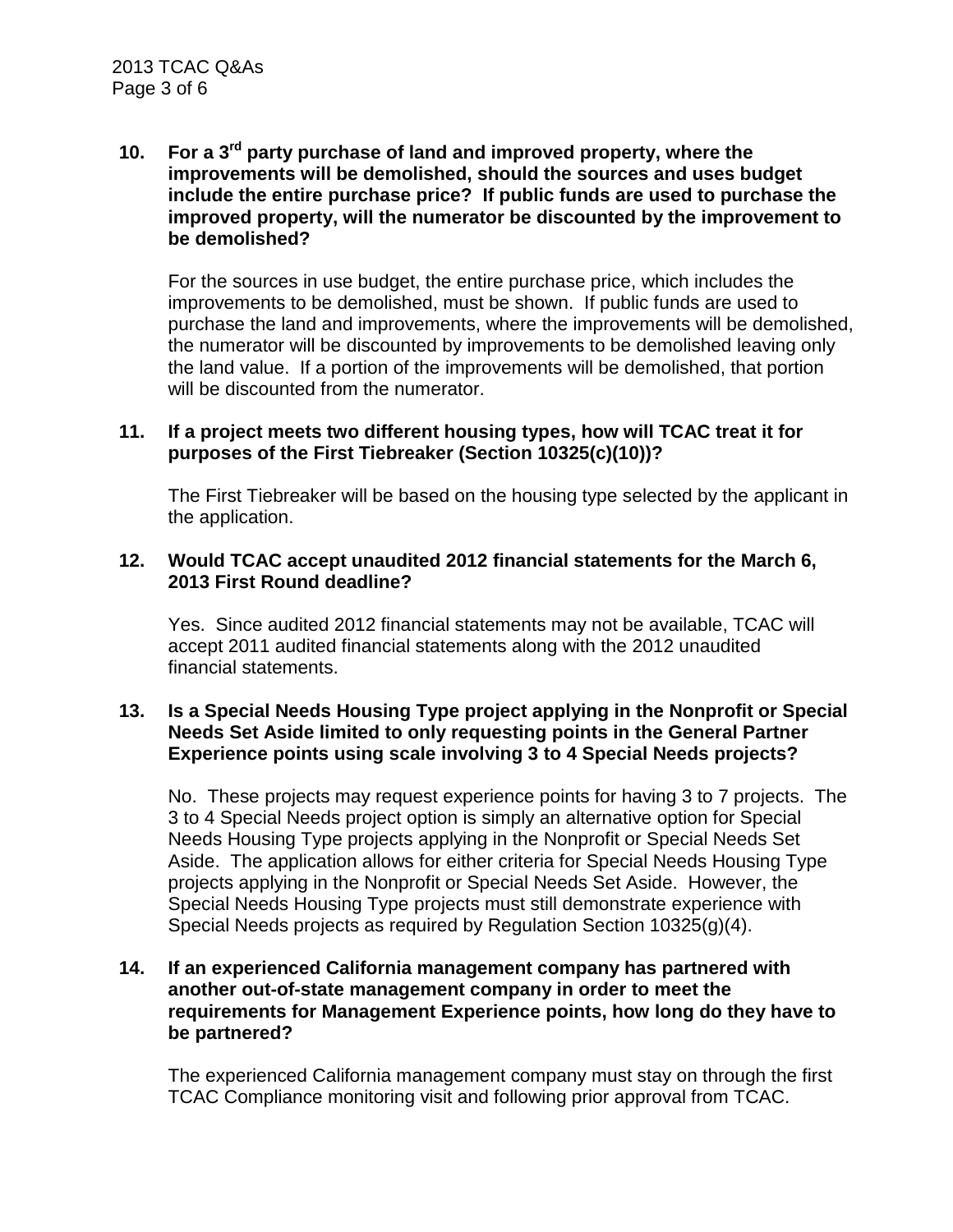#### **15. May two management companies split management duties? In other words, can the experienced California management company perform tasks such as review files and income qualifications while the out-of-state management company performs the day-to-day operations?**

 No. TCAC requires that both management companies share the management duties in order to gain experience in all aspects of operation.

#### **16. Is it possible to use one manager unit for adjacent properties that are not subsequent phases of the same project?**

No. TCAC requires that each project maintain its own on-site manager.

#### **17. For a project with Department of Mental Health financing committed, may the service contract or memorandum of understanding (MOU) between the applicant and the service provider be in draft form since the service provider has not yet been finalized?**

 At a minimum, the applicant must provide include a signed copy of the County application. If available, the applicant shall include the executed MOU in the TCAC application. Please be aware that the TCAC application must still include the Mental Health Sponsorship and Services Commitment (Exhibit E) of the MHSA Application as evidence of Supportive Services and Service Provision in the TCAC executed service contract or MOU between the applicant and the service provider for the non-MHSA units consistent with TCAC regulations.

#### **18. For the Special Needs Housing Type requirement (Section 10325(c)(5)), does the applicant need to submit a board resolution from the service provider, or would a letter on letterhead suffice?**

A letter signed by the service provider's executive director would suffice in lieu of resolution.

#### **19. Will Google Earth "street views" be accepted instead of photographs taken by the applicant for verification of site amenities?**

Yes. However, "street views" photos must be current so TCAC staff can verify that the amenity is in place by the application deadline date.

#### **and will be in place within one year of the project completion consistent with 20. For the "Rail station" transit amenities point category, what documentation is required to be submitted in the application if the "rail station" is planned Section 10325(c)(5)(A)(1)?**

 The application must include documentation in the form of a board approval from a Regional or State Transportation Improvement Program clearly identifying the expected completion date, the financing structure and an approved budget.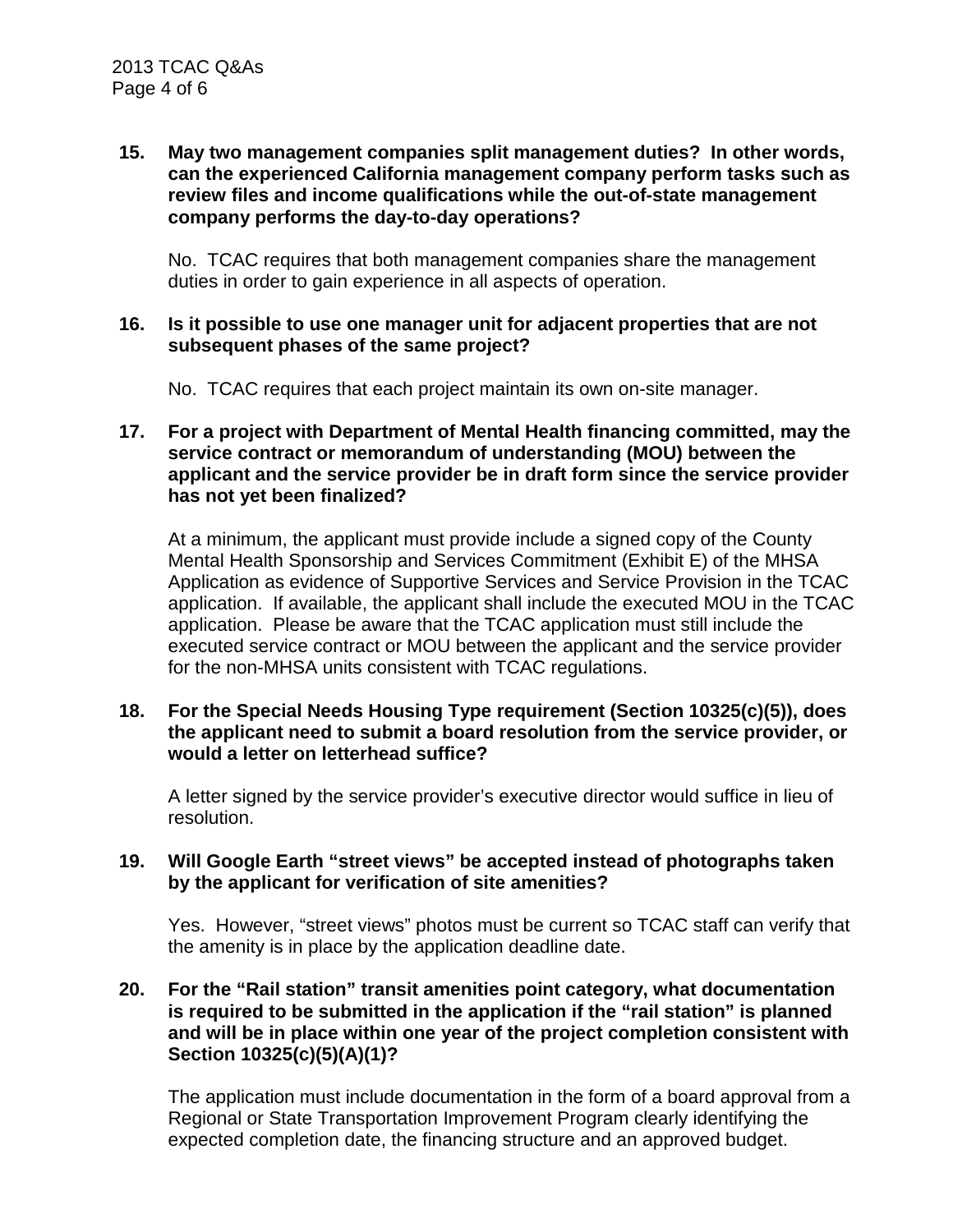#### $21.$ **21. Is the "Application Phase" Worksheet of the Sustainable Building Method and Energy Efficiency Requirements Workbook required to be submitted in the application?**

 be required for competitive applications submitted in the first round of 2013. Phase" worksheet in Tab 10 or Tab 25. Please refer to the TCAC website The "Application Phase" worksheet and accompanying documentation will not However, all competitive applications submitted in the second round and noncompetitive 4% applications are required to submit the completed "Application [\(http://www.treasurer.ca.gov/ctcac/2013/sustainable.asp\)](http://www.treasurer.ca.gov/ctcac/2013/sustainable.asp) for specific instructions.

 Workbook carefully since its instructions and worksheets are required with all Please keep in mind that first round awarded project owners should review the entire Sustainable Building Method and Energy Efficiency Requirements placed in service package submissions. This requirement is also applicable to 2012 awarded projects.

#### **22. Do the energy efficiency requirements associated with Minimum Construction Standards (Regulation Section 10325(f)(7)), Sustainable Building Methods (Regulation Section 10325(c)(6)), and Threshold Basis Limit Increases (Regulation Section10327(c)(5)(B)) apply to the project as whole or by each building?**

 each building type of the project. At the placed in service stage, the energy At the application stage, the energy efficiency modeling must be incorporated into efficiency requirements must be met for each building of the project.

#### **23. Is vinyl an approved material from TCAC for purpose of meeting the floor covering minimum construction standards requirement?**

 thickness requirement, and not the vinyl material reference. The use of vinyl does Yes. TCAC's intent in the recent regulation change was to remove the minimum not require a waiver approval from the Executive Director.

#### **request two (2) points for "state credit substitution" in the Miscellaneous 24. Will nine percent (9%) applicants requesting state tax credits be eligible to Federal and State Policies point category?**

Yes. TCAC had previously discussed not making the "state credit substitution" option available to applicants already requesting state tax credits, but felt this was a policy change that could not be made under such short notice. However, TCAC will review this option and make the appropriate change(s) in regulation in 2014.